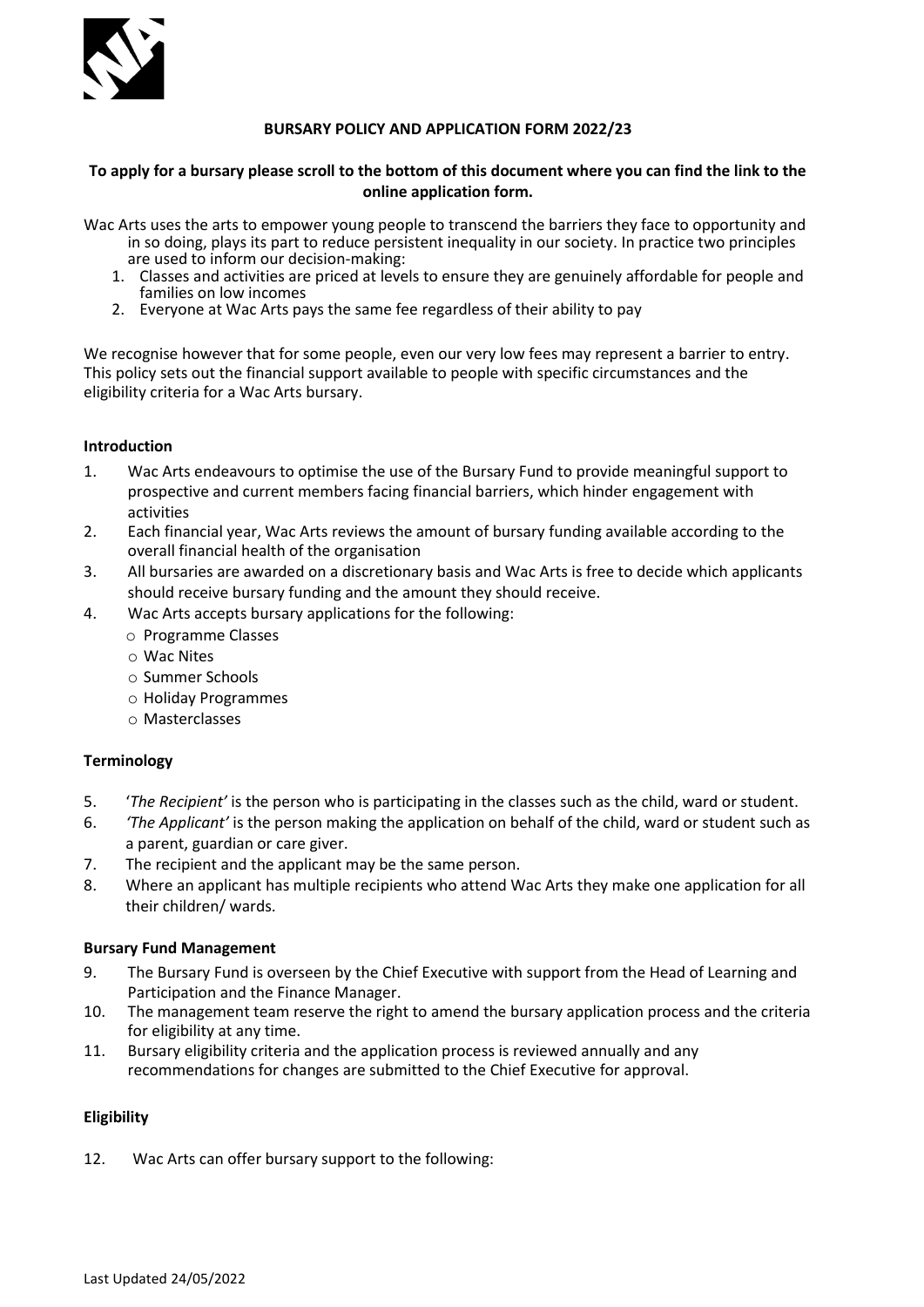

- The recipient is currently in care or is a care leaver 40% reduction
- The recipient is aged between 5-26 and currently seeking asylum in the UK 40% reduction
- The recipient is a full-time carer for a parent or sibling 40% reduction
- The parent/ guardian/ young person is in receipt of universal credit– 25% reduction

#### **Conditions**

- 13. The applicant/ recipient must be able to prove financial hardship in order to be awarded a bursary.
- 14. Incomplete applications will not be considered.
- 15. Evidence of financial hardship such as an official letter confirming status and or entitlement, evidence of universal credit in written form from, a supporting reference letter from a working professional, who knows the recipient well and who is able to verify the applicant's personal circumstances truthfully and accurately.
- 16. Bursary awards are only valid for one academic year, and applicants must reapply at the start of each year.

#### **The Wac Arts Bursary**

17. Wac Arts is able to award a reduction in fees by up to 40%, according to the eligibility status of the applicant/ recipient.

#### **The Application Process**

- 18. Applications are primarily accepted though the online application form, although alternative options can be made available for those with barriers to access.
- 19. The applicant must supply evidence of their financial hardship to support their application.
- 20. Where the applicant is unable to supply evidence of financial hardship, due to exceptional personal circumstances, a supporting letter from a working professional, who knows the applicant well and who is able to verify the recipient's personal circumstances truthfully and accurately will be considered.
- 21. The letter must contain official contact details, job title of the referee and state the relationship to the applicant.
- 22. The writer of the supporting letter should not be related to the recipient and should be a person of good standing in the applicant's community, or work in (or be retired from) a recognised profession.
- 23. Wac Arts does not require a character reference at any point during the bursary application process.
- 24. Wac Arts does not make decisions based on the quality of a person's contribution to our programme and recognises that such qualitative references are subjective
- 25. It is the responsibility of the applicant or applicants' representative to notify referees that they may be contacted by Wac Arts representatives, in order to verify the recipient's circumstances.

#### **The Review Process**

- 26. Bursary applications are reviewed on a first come first served basis
- 27. Bursary applications undergo a two-stage review process
- 28. First Stage Review is conducted by the Administration Team.